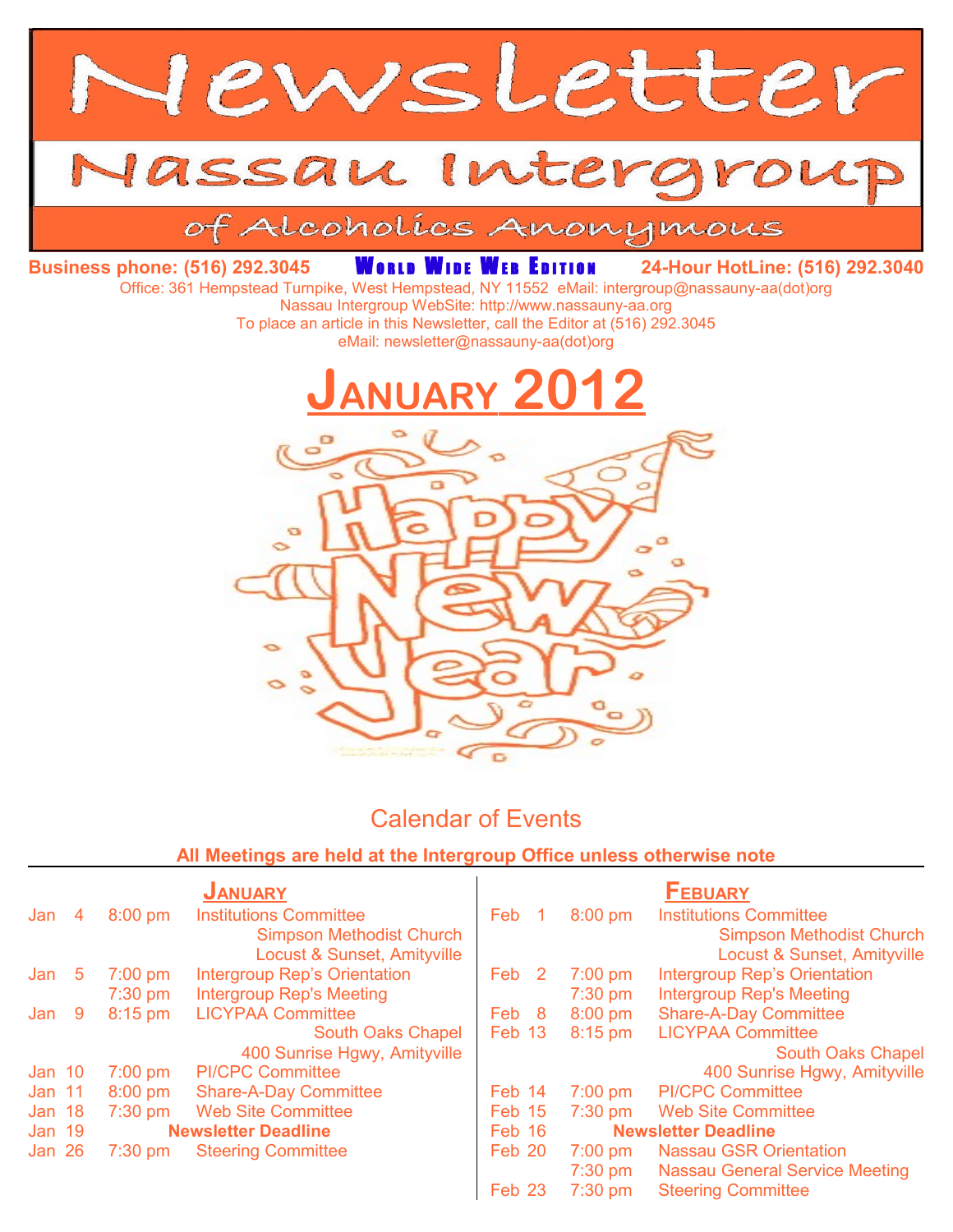## WE ONLY LIST **AA MEETINGS**

#### **MEETING CHANGES**

**Baldwin: Over 40 Discussion Grou**p has changed their name to **Over the Hill Group**

**Bellmore: There Is A Light** has changed the Sun 7:00 S to 6:30, the Sun 8:30 CD to 8:00, and the Wed 8:00 B to 7:30

#### **NEW MEETINGS**

**East Meadow: The East Meadow Group** has added a Sun CD at 7:00 pm through Apr 1st

**Glen Cove: Into Action Group** meets at St Paul's Epis Ch, 28 Highland Rd on Sat for a 7:30 O

**Glen Cove: No Excuses Group** meets at Trinity Luth Ch on Mon for a 7:30 CD with the last Mon an O

**Long Beach: Young By The Beach** meets at St Ignatius Martyr, 721 W Broadway on Sat 6:15 YPBC, 7:30 O

**Malverne: Gratitude Group** has added a Tue 7:30 S Last Tue Tradition and designated the last Thu 7:30 CD for Anniversaries

**Manhasset: Good Morning God** meets at St Ignatius Retreat House (rear), 251 Searingtown Rd on Thu 10:30am C

**Melville: Sweet Air Group** has added a Mon 8:00 YP, Thu 6:30 BB and 6:30 CD

**North Bellmore: Miracles** starting Nov 4th has an 8:30 am BB CD

**West Hempstead: Here & Now Group** now meets at Project Outreach, 600 Hempstead Tpke. on Thurs 12 Noon B

## **From The Chair - A New Year with AA**

Typically, December and January bring changes for most AA groups, and Intergroup is no exception.

At last month's Reps Meeting we set our budget for 2012. We also selected Elise M. (who has served as chair for the Exchange Meeting for several years) to step up as an officer becoming our new treasurer. At the same meeting we selected Gloria C. to become our new chair for Archives, and Richard B. to become our new chair for the Exchange Meeting. Your patience, help and support as these trusted servants ease into their new roles is appreciated.

In home groups too we see many new officers and other trusted servants stepping into new jobs around

this time. In recognition of that, Intergroup and Nassau General Service will co-host a group officers workshop, probably in February or March. The workshop will cover the various service positions home groups typically field such as group chair, secretary, treasurer, GSR and Intergroup Rep. We'll have experienced members sharing what they have learned along with useful handouts, and also try to answer other questions which typically come up in home groups. Watch for an announcement in the newsletter and on our website, www.nassauny-aa.org.

In other matters, we held our first Exchange Meeting at Nassau Community College last month. While we recognize the need for some adjustments going forward, we'd also like your feedback on the experience. Completing our trial, we will use the college space at least once more for the March 2012 Exchange.

Our thanks too to Daniella F. (Thanksgiving), Kevin McH. (Christmas), and Richard B. (New Year's) who chaired the holiday Alkathons. The Alkathons at Intergroup over the holidays are one of the great and rewarding pleasures as we come together to share AA experience, strength and hope. I am reminded at once of our common problem, and how it works.

Hope this is helpful.

NIAA Chairperson, chair@nassauny-aa(dot)org

 **From the First Vice Chair -**

### **BEING GRATEFUL**

Having been ill for the past few weeks and starting to be on the road to getting better, I now know what it means to be grateful.

I found I was in the hospital hooked up to a heart monitor, not knowing what was going on and if there was going to be a tomorrow. I said my prayers and turned my will and my life over to my higher power. Within a few days I was feeling better and found out what was going on. I have been forced to cut back on a lot of things I used to do and have learned that if I do not take care of myself, I cannot help anyone else.

I was not able to get out to many meetings at this time. I found myself being so grateful to all my friends who called and took me to meetings.

So back when I first was sober, was in rehab and the fellowship would come in and bring the message of AA, the speakers would say they were grateful at that time. I would think that the speaker were out of their minds. I now know what they were talking about.

Yours In Service, First Vice Chair 1stvice@nassauny-aa(dot)org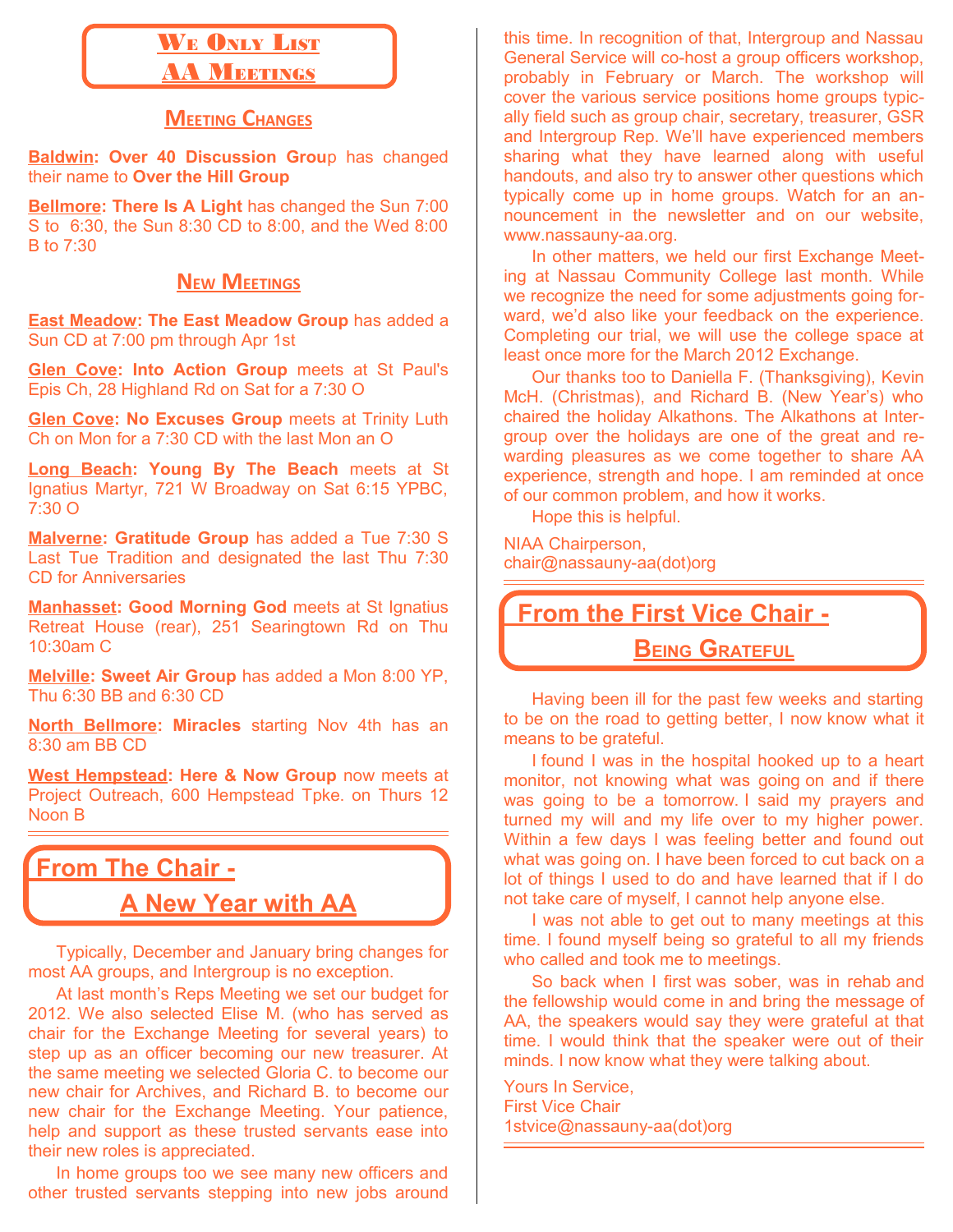# **From The PI Chair -**

### **Thanks To All Who Participate**

The Public Information and Cooperation with the Professional Community committee is growing and thriving. Thank you to all who participate!

Our outreach to the colleges in Nassau County has resulted in speaking commitments to social work classes, mandated groups of students at risk, entering freshman groups and a radio interview. This is the spirit of carrying the message and staying sober ourselves a day at a time.

We have also had the privilege of speaking at high schools, middle schools and rehabilitation centers. These talks follow the guidelines in the pamphlet *Speaking at Non-AA Meetings*. Before an AA member can go to speak as a representative of NCAA there is a practice presentation to the rest of the committee. Then our speakers have experience and are comfortable with the suggested information that we provide.

Many of us feel passionately about getting the AA message to school age people. Many of our stories start with, "I started drinking at 13". Who knows what seeds we plant or how we are ultimately being of service. I know that this is helping me stay sober today. Each of the speakers comes back to the committee with heartwarming stories and the feeling of a job well done.

The schools have very nicely asked that we send people that the students will relate to. So, we try to send a young person (although we are all young at heart, you know what we mean) and an older person together to each speaking commitment. The younger AA members have responded to the request for participation beautifully. We could still use some young women so, please join us.

Our Committee meetings are every second Tuesday of the month at 7:00 at the Intergroup office.

Yours in Service, Public Information Chair publicInfo@nassauny-aa(dot)org

# **From the Speaker Exchange Meeting Chair - Happy Holiday to All**

I would like to thank Elise for her many years of service as the Intergroup Exchange Meeting Chairperson and congratulate her on her new service position as Nassau Intergroup Treasurer.

The new venue for the meeting exchange went rather well for a first run. The exchange meeting took place at Nassau Community College December 17<sup>th</sup> 2011.

We had signs placed on the roadways and walkways to assist in finding our new location. We even had volunteers directing vehicle and pedestrian traffic.

"Thank you" Karen C. and Steve F.

With that said, I would also like to thank all of you who offered service and the reps who attended the exchange meeting. Many group representatives were present and appeared okay with the new location.

The college meeting place offers us opportunity and challenges.

The opportunity: to practice patience and tolerance, and the challenges of change.

Parking is not an issue and the noise concern of previous locations poses no problem whatever.

I did receive comments of the cramped space with all the desks in the room. This will be addressed for the next Exchange Meeting set for March 17th at 7:30 AM

**\*\*\* Please note: To all of you early attendees: \*\*\***

Please assist in further service.

Set up of the room, moving desks & tables as needed.

It is truly my pleasure to be afforded this opportunity to be of service and looking forward to a great New Year.

Please forward your comments and suggestions.

Yours In Service, Speakers Exchange Meeting Chair speakersexchange@nassauny-aa(dot)org